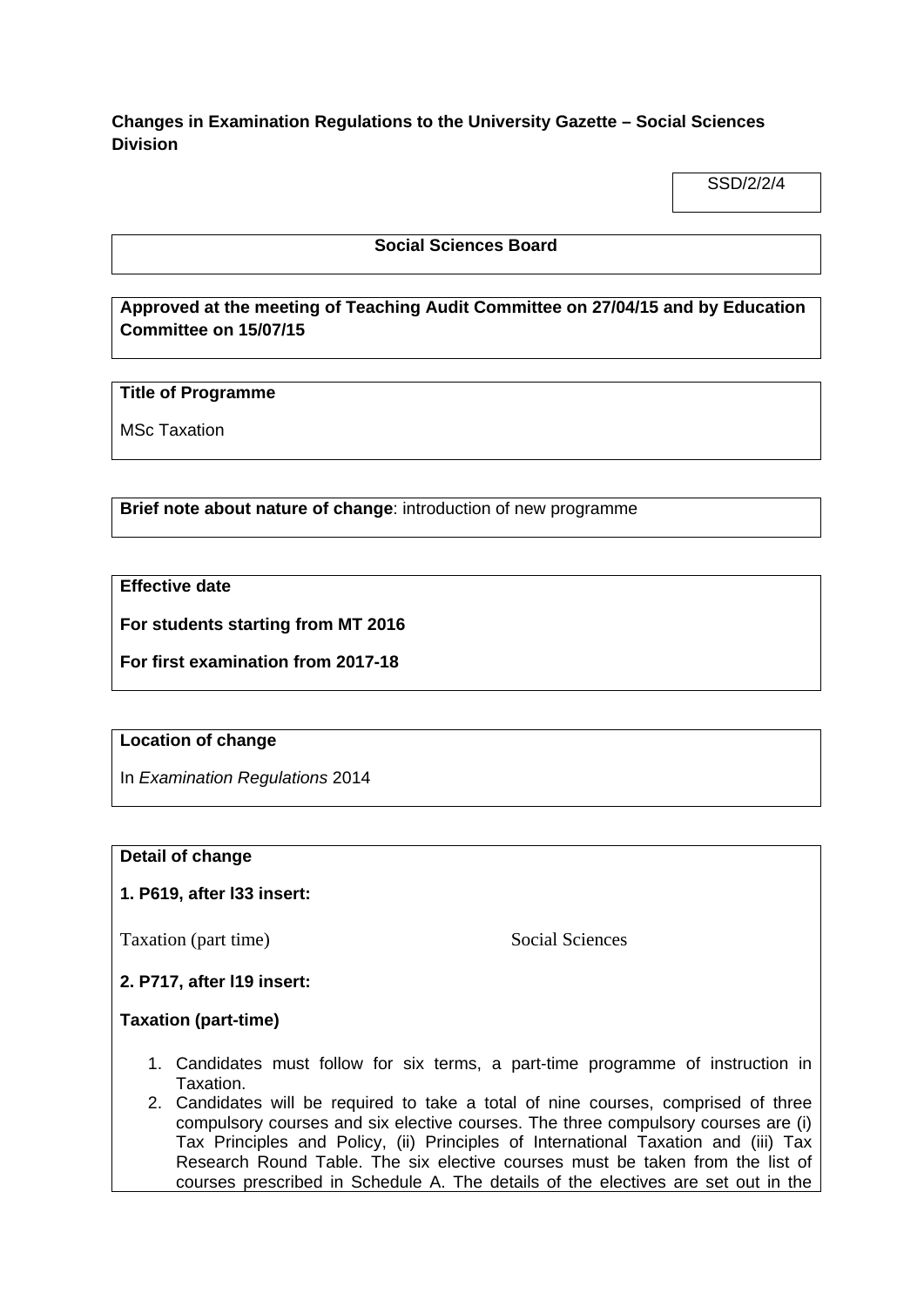relevant Student Handbook and shall be determined by regulation by the M.Sc. Executive Board, which shall arrange lectures and courses of instruction for the assessment. In addition to the elective courses in Schedule A, candidates may substitute one other course that may be approved by the M.Sc. Executive Board from time to time and notified to students by the end of the Monday of week minus 1 of the Michaelmas Term of the year in which the assessment for the subject takes place.

- 3. Not all elective subjects will necessarily be taught or examined in any one year. Depending on the availability of teaching resources, the Law Faculty may limit the number of candidates who may take a subject.
- 4. The assessment shall consist of (a) written examinations and (b) course assignments. Candidates must satisfy the examiners in the assessment associated with each component. Modes of assessment and submission dates will be published by one of the Directors of the M.Sc. in Taxation and distributed to all candidates in the first week of the Michaelmas Term of the academic year in which the assessment takes place.
- 5. The date for notification of the electives to be offered by candidates is the first week of the Michaelmas Term of each year in which the assessments for those electives take place. Save in exceptional circumstances, no student may change their choice of elective at a later date.
- 6. Candidates for the M.Sc. may, with permission, offer a dissertation to replace two electives, which must be written in English and must not exceed 12,000 words (including notes, but excluding bibliography and tables of cases or other legal sources) on a subject to be proposed by the candidate in consultation with the supervisor, and approved by one of the Directors of the M.Sc. in Taxation. The dissertation shall be wholly or substantially the result of work undertaken whilst registered for the Degree of Master of Science in Taxation. In deciding whether to give approval, the Director of the M.Sc. in Taxation shall take into account the suitability of the subject matter and availability of appropriate supervision. Candidates should submit the proposed title of the dissertation and a synopsis of its scope in not more than 500 words not later than noon on Monday of Week Zero of the candidate's fourth term of study to the administrator of the M.Sc. in Taxation. Once the topic and supervisor have been confirmed by or on behalf of a Director of the M.Sc. in Taxation, the M.Sc. Administrator will communicate that information to the student and Chair of the Examination Board for the Master of Science in Taxation.
- 7. The required format for this dissertation is the common format prescribed for all law theses, which is printed in the relevant Student Handbook.
- 8. No later than noon on Friday of the fifth week of the candidate's sixth term two typewritten copies of the dissertation must be submitted to the Examination Schools, High Street, Oxford OX1 4BG. The package must be clearly marked 'Dissertation for M.Sc. in Taxation'. In order to ensure anonymity, the dissertation must bear the candidate's examination number but not the candidate's name nor the name of the candidate's college. The examiners shall exclude from consideration any part of the candidate's dissertation which is not the candidate's own work or which has been submitted to satisfy the requirements of another programme, and the examiners shall have power to require the candidate to produce for their inspection the work so submitted.
- 9. Candidates who fail to satisfy the examiners in the assessment of any one of the components (other than the dissertation) may retake/resubmit the failed assessment only once, no more than six months after the release of results for the original piece of assessment. Candidates who fail to satisfy the examiners in the dissertation may resubmit it on one, but no more than one, occasion which shall be by 12 noon on Thursday of Week 10 of the Hilary Term in the following year.